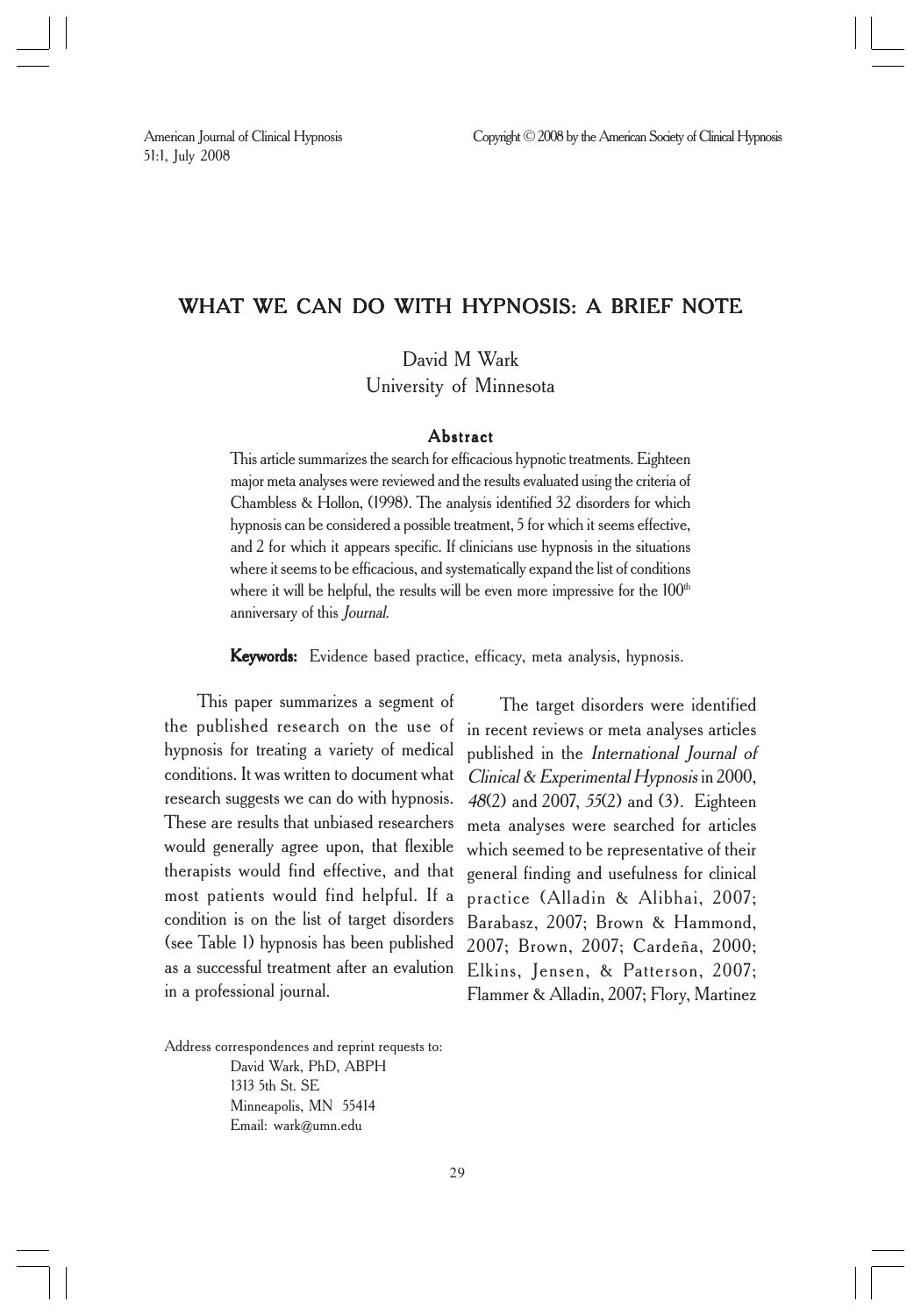Salazar, & Lang, 2007; Golden, 2007; Graci & Hardie, 2007; Green & Lynn, 2000; Hammond, 2007; Lynn & Cardeña, 2007; Milling & Costantino, 2000; Crum & Langer, 2007; Néron & Stephenson, 2007; Pinnell & Covino, 2000; and Schoenberger, 2000). For example, several analyses covered reports of hypnosis to treat various types of pain (Flammer & Alladin, 2007; Milling & Costantino, 2000; Montgomery, DuHamel, & Redd, 2000; Néron & Stephenson, 2007; and, Pinnell & Covino, 2000). For acute pain, the most representative and useful reference was Patterson and Jensen (2003). Looking at their published summaries, clinicians could get ideas about how to use hypnotic interventions. However, there are only general guidelines, and almost no scripts for induction and suggestion. Very few treatments were actually manualized. Fortunately, a compendium of suggestions sorted by treatment areas is available and serves as a valuable source for clinicians (Hammond, 1990).

### Criteria for Rating

For each disorder identified in the reviews, a rating was provided regarding the treatment impact due to hypnosis. The rating is based on well-known criteria (Chambless & Hollon, 1998). The ratings are "possible," effective," and "specific." A treatment is rated as "possibly" effective if it has been evaluated under certain criteria:

1) The study samples are defined and should contain 25 to 30 or more subjects.

2) The subjects are assigned randomly into treatment and control conditions. The latter may simply be a "no treatment" waiting list.

3) There is a manual so the treatments can be replicated.

4) The hypnotic intervention is significantly more effective then the control treatment.

A treatment rating of "possible" means that, at some statistically specified level, hypnosis is responsible for the treatment effect. For a higher rating, a treatment would be rated "effective" if the original finding was replicated in two independent labs or with two entirely different samples. Finally, a treatment is considered "specific" if the hypnotic intervention is significantly better than a placebo or another treatment.

There is controversy and discussion in the hypnosis literature about the importance of these criteria. (Alladin, Sabatini, & Amundson, 2007). For example, on one side, Frederick (2007), using obsessive-compulsive disorder as an example, questions whether it is possible to meet the efficacy criteria for hypnotic treatment of complex problems. On the other side, Raz (2007) argues that meeting the criteria is very important for the credibility of hypnotic interventions. Raz points out that a broad range of health care professionals are interested in hypnosis, and "We must engage them with our most compelling data sets and articulate our arguments eloquently and judiciously in a carefully crafted manner that is true to the spirit of science, i.e. highly skeptical, demanding, rigorous standards of evidence" (Raz, 2007, p. 184). He reminds us that extraordinary claims demand extraordinary support.

The following will serve as a key for those ratings as they are presented in Table 1. The rating for each disorder is indicated by printed type weight of the disorder. The rating of "possible" is indicated by plain text (e.g., anorexia), "effective" by bold (e.g., weight reduction), and "specific" by bold underline (e.g., headaches and migraine). The table also presents some notes about the results. In the notes, the symbol ">" should be interpreted to mean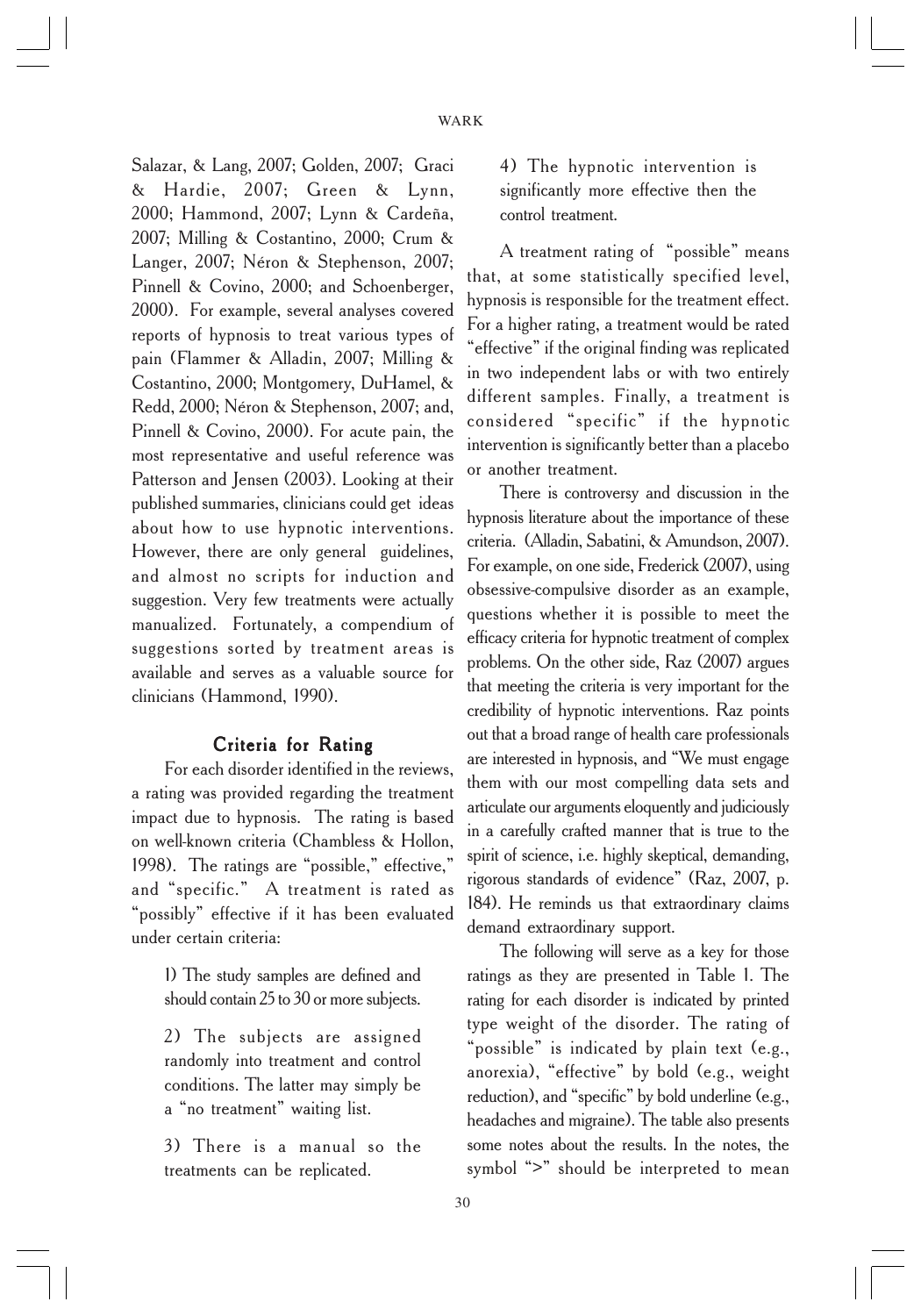"significantly better or more effective". Thus, the entry "hypnosis > attention control" means that the intervention of hypnosis was more effective than the intervention of attention control. Finally, the right-hand column of the table lists the original sources of the identified research.

## Conclusion

32 target disorders for which hypnosis is a possible or better treatment. On this the 50<sup>th</sup> anniversary of the American Society of scholars and practitioners to expand research Clinical Hypnosis and of the American into ever-larger areas.

In the meta analyses reviewed there are hypnosis is a specific treatment for a greater Journal of Clinical Hypnosis, it is an appropriate time to consider the accumulated body of research that rigorously rates the effectiveness of hypnosis for various difficulties. This report of meta-analyses summarizes general, reliable findings. Finally, this summary may stimulate research with up-to-date methodology to show that number of clinical problems and conditions. Perhaps this summary will stimulate

# Table 1

| Target Disorder                  | Note                                                       | Source                                                                    |
|----------------------------------|------------------------------------------------------------|---------------------------------------------------------------------------|
| Acute pain (adult)               | See Patterson and Jensen, 2003                             | (Patterson & Jensen, 2003)                                                |
|                                  | for greater summary of findings                            |                                                                           |
| Acute pain (children)            | Hypnosis > distraction for                                 | (Zeltzer & LaBaron, 1982)                                                 |
|                                  | bone marrow aspiration                                     |                                                                           |
| Anorexia                         | Staged treatment with hypnosis >                           | (Baker & Nash, 1987)                                                      |
|                                  | same without hypnosis                                      |                                                                           |
| <b>Anxiety about asthma</b>      | Hypnosis reduces anxiety about                             | (Brown, 2007)                                                             |
| attack                           | asthma attacks                                             |                                                                           |
| Anxiety about public<br>speaking | Hypnosis reduces fear > CBT                                | (Schoenberger, Kirsch, Gearan,<br>Montgomery, & Pastyrnak, S.L.,<br>1997) |
| Anxiety about taking a test      | Self-hypnosis reduces test anxiety ><br>discussion control | (Stanton, 1994)                                                           |
| Asthma                           | Hypnosis > attention control                               | (Ewer & Stewart, 1986)                                                    |
| Bed wetting                      | Suggestion with or without                                 | (Edwards & Van der Spuy, 1985)                                            |
|                                  | hypnosis > wait list control                               |                                                                           |
| Bulmia                           | $Hypnosis = CBT$ wait list control                         | (Griffiths, Hadzi Pavlovic &                                              |
|                                  |                                                            | Channon Little, 1996)                                                     |
| Cancer pain                      | Hypnosis reduces cancer pain                               | (Syrjala, Cummings &                                                      |
|                                  |                                                            | Donaldson, 1992)                                                          |
| Chemotherapy distress            | Hypnosis > conversation + antiemetic                       | (Jacknow, Tschann, Link &                                                 |
|                                  | medication                                                 | Boyce, 1994)                                                              |
| Cystic fibrosis                  | Self-hypnosis > wait list control                          | (Belsky & Khanna, 1994)                                                   |
| Depression                       | Hypnosis adds to CBT effect                                | (Alladin & Alibhai, 2007)                                                 |
|                                  | treating depression                                        |                                                                           |
| Distress during surgery          | Hypnosis reduces anxiety and pain ><br>controls            | (Lang, Berbaum, Faintuck,<br>Hatsiopoulou, Halsey, Li et al,              |
|                                  |                                                            | 2006)                                                                     |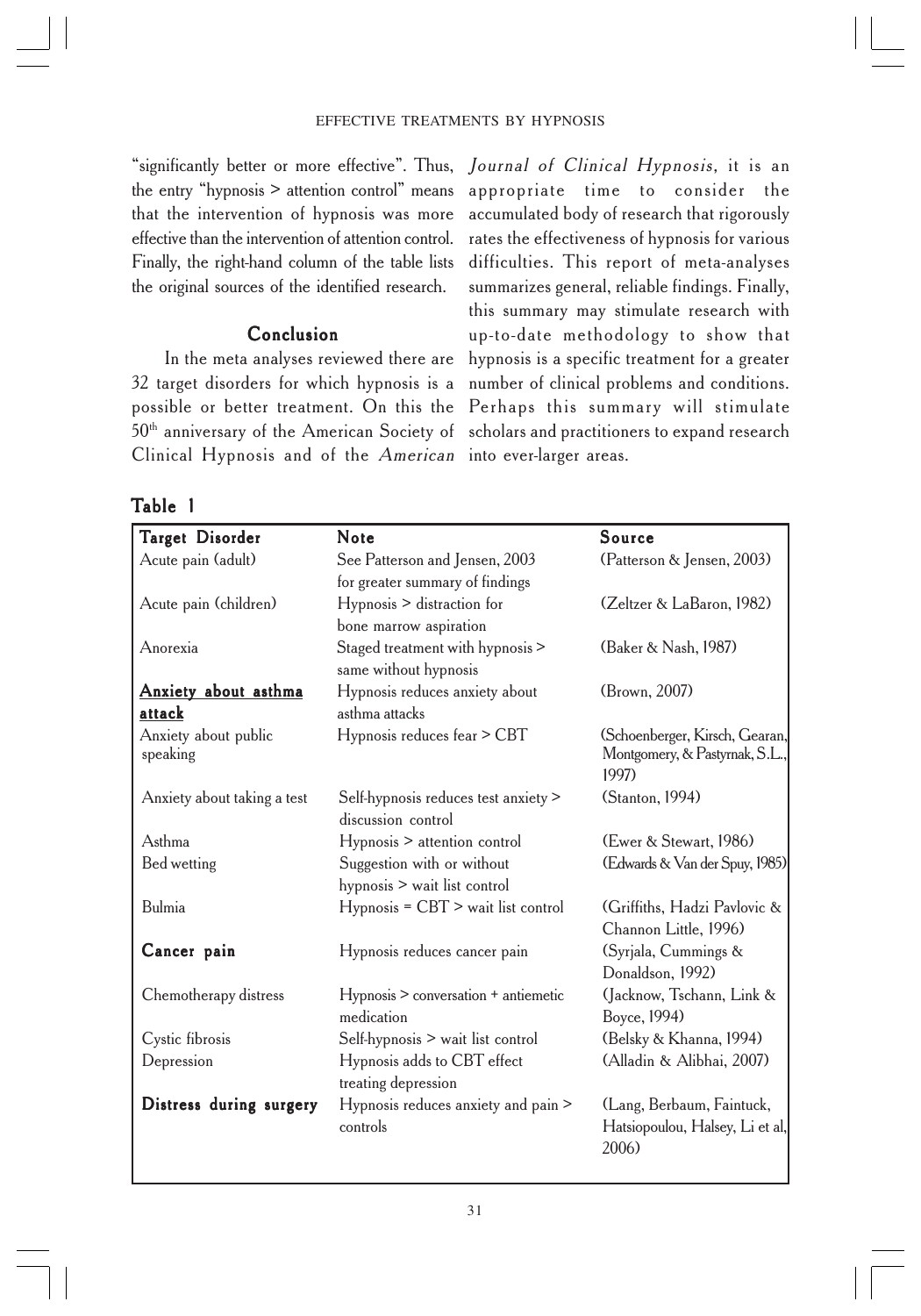```
WARK
```
Table 1 continued

| <b>Target Disorder</b>             | Note                                                                             | Source                                                                      |
|------------------------------------|----------------------------------------------------------------------------------|-----------------------------------------------------------------------------|
| Duodenal ulcer relapse             | Hypnosis + ranitidine > ranitidine only                                          | (Colgan, Faragher & Whorwell,<br>1988)                                      |
| Fibromyalgia                       | Hypnosis > physical therapy for<br>subjective sypmtoms                           | (Haanen, Hoenderdos, van<br>Romunde, Hop, Mallee,<br>Terwiel, et al., 1991) |
| Headaches & Migraine               | Relaxation + image modification +<br>weight list control                         | (Hammond, 2007)<br>1986)                                                    |
| Hemorrhage                         | Preoperative suggestion reduces<br>blood flow                                    | (Enqvist, von Konow &<br>Bystedt, 1995)                                     |
| High blood pressure                | Hypnosis > wait list control to<br>lower BP long term                            | (Gay, 2007)                                                                 |
| Hip or knee osteoarthritis<br>pain | Hypnosis = relaxation > wait list<br>control                                     | (Gay, Philippot & Luminet, 2002)                                            |
| Insomnia without medical<br>source | Hypnosis + CBT > medication<br>long term                                         | (Graci & Hardie, 2007)                                                      |
| Irritable bowel syndrome           | Hypnosis > psychotherapy for<br>symptom reduction                                | (Whorwell, Prior & Faragher, 1984)                                          |
| Nausea and hyperemesis             | "Relaxation" (similar to hypnosis) ><br>control                                  | (Lyles, Burish, Krozely &<br>Oldham, 1982)                                  |
| Obstetrics Apgar scores            | Hypnosis associated with higher<br>Apgar scores                                  | (Harmon, Hynan & Tyre, 1990)                                                |
| Obstetrics pain                    | Hypnosis shortens labor and reduces<br>analgesic use                             | (Jenkins & Prichard, 1933)                                                  |
| Smoking cessation                  | Hypnosis or relaxation > wait list<br>control for Hi and Medium<br>hypnotizables | (Schubert, 1983)                                                            |
| Surgery pain (Adult)               | Self-hypnosis reduces drug use ><br>attention control                            | (Lang, Joyce, Spiegel, Hamilton<br>& Lee, 1996)                             |
| Surgery pain (Child)               | Hypnosis reduces pain and hospital<br>time > control                             | (Lambert, 1996)                                                             |
| Trauma recovery                    | Desensitization = hypnosis =<br>psychodynamic > control                          | (Brom, Kleber & Defares, 1989)                                              |
| Wart Removal                       | Suggestion with or without hypnosis ><br>control or medication                   | (Spanos, Williams & Gwynn, 1990)                                            |
| Weight reduction                   | Hypnosis + CBT > hypnosis, differences<br>increase over time                     | (Kirsch, 1996)                                                              |

### Summary of Meta-Analyses

Symbol key for Table 1: CBT means Cognitive Behavior Therapy; > means "statistically more effective" (ie hypnosis > distraction).

Text key for Table 1: The key to ratings is further detailed in the article. The type weight of each treatment indicates the rating: Plain text indicates hypnosis is a "possible" treatment; bold text indicates hypnosis is an "effective" treatment; **bold underline** text indicates hypnosis is a "specific" treatment.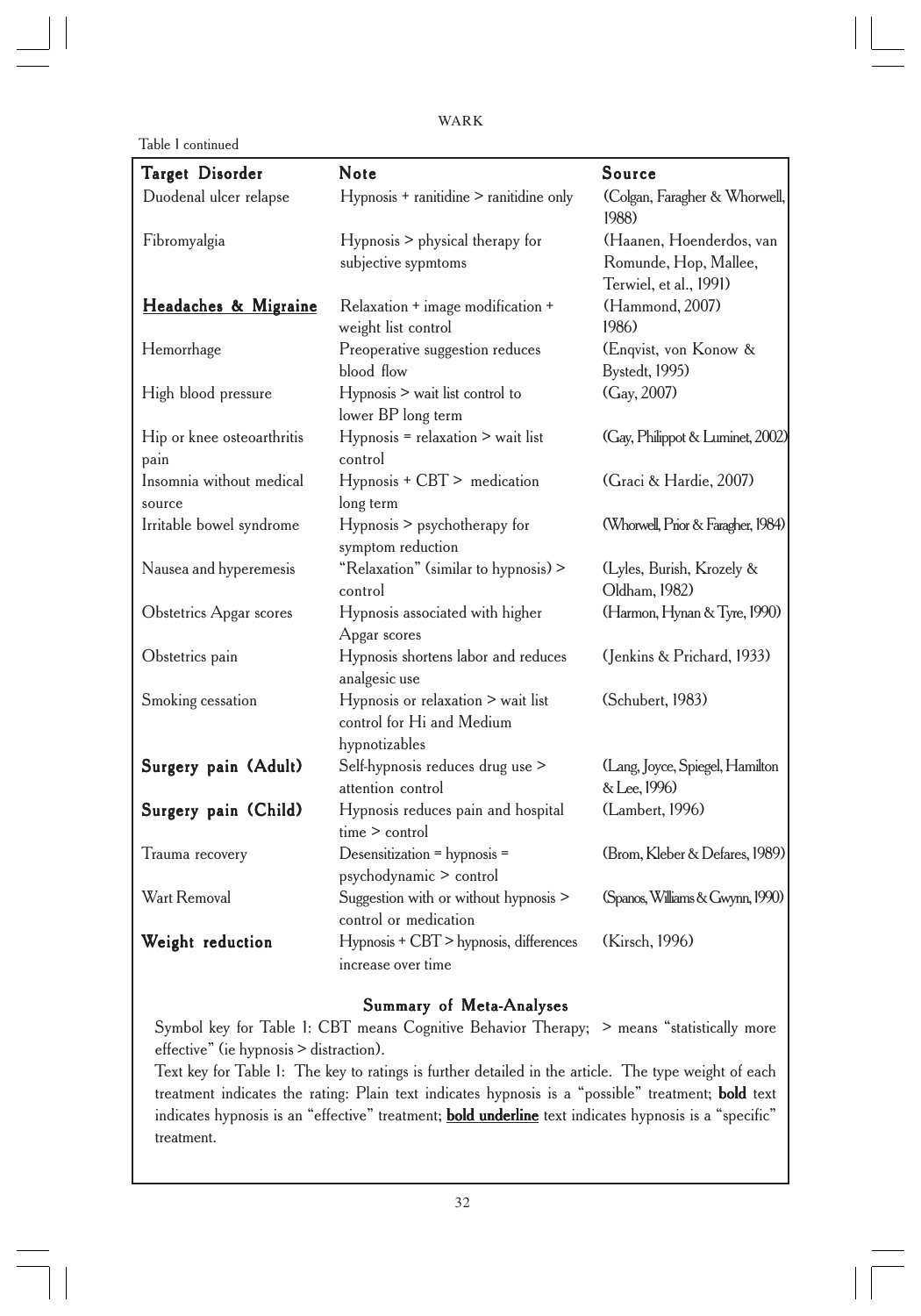#### REFERENCES

- Alladin, A. & Alibhai, A. (2007). Cognitive hypnotherapy for depression: An empirical investigation. International Journal of Clinical and Experimental Hypnosis, 55(2), 147-166.
- Alladin, A., Sabatini, L., & Amundson, J.K. (2007). What should we mean by empirical validation in hypnotherapy: Evidence-based practice in clinical hypnosis. International Journal of Clinical and Experimental Hypnosis, 55(2), 115-130.
- Baker, E.L. & Nash, M.R. (1987). Applications of hypnosis in the treatment of anorexia nervosa. American Journal of Clinical Hypnosis, 29(3), 185-193.
- Barabasz, M. (2007). Efficacy of hypnotherapy in the treatment of eating disorders. International Journal of Clinical and Experimental Hypnosis., 55(3), 318-335.
- Belsky, J. & Khanna, P. (1994). The effects of self-hypnosis for children with cystic fibrosis: A pilot study. American Journal of Clinical Hypnosis, 36(4), 282-292.
- Brom, D., Kleber, R.J., & Defares, P. B. (1989). Brief psychotherapy for posttraumatic stress disorders. Journal of Consulting and Clinical Psychology, 57(5), 607-612.
- Brown, D. (2007). Evidence-based hypnotherapy for asthma: A critical review. International Journal of Clinical and Experimental Hypnosis, 55(2), 220-249.
- Brown, D.C. & Hammond, D.C. (2007). Evidence-based clinical hypnosis for obstetrics, labor and delivery, and preterm labor. International Journal of Clinical and Experimental Hypnosis, 55(3), 355-371.
- Cardeña, E. (2000). Hypnosis in the treatment of trauma: A promising, but not fully supported, efficacious intervention. International Journal of Clinical and Experimental Hypnosis., <sup>48</sup>(2), 225-238.
- Chambless, D.L. & Hollon, S.D. (1998). Defining empirically supported therapies. Journal of Consulting and Clinical Psychology, 66(1), 7-18.
- Colgan, S. M., Faragher, E. B., & Whorwell, P. J. (1988). Controlled trial of hypnotherapy in relapse prevention of duodenal ulceration. Lancet, 1 (8590)), 1299-300.
- Crum, A. J. & Langer, E. J. (2007). Mind-set matters: Exercise and the placebo effect. Psychological Science, 18(2), 165-171.
- Edwards, S.D., & Van der Spuy, H. I. (1985). Hypnotherapy as a treatment for enuresis. Journal of Consulting and Clinical Psychology, 26(1), 161-170.
- Elkins, G., Jensen, M. P., & Patterson, D. R. (2007). Hypnotherapy for the management of chronic pain. International Journal of Clinical and Experimental Hypnosis, 55(3), 275-287.
- Enqvist, B., von Konow, L., & Bystedt, H. (1995). Pre- and perioperative suggestion in maxillofacial surgery: Effects on blood loss and recovery. International Journal of Clinical and Experimental Hypnosis, 43(3), 284-294.
- Ewer, T. C. & Stewart, D. E. (1986). Improvements in bronchial hyper-responsiveness in patients with moderate asthma after treatment with a hypnotic technique: A randomized controlled trial. British Medial Journal of Clinical Research Education, 293, 1129-1132.
- Flammer, E. & Alladin, A. (2007). The efficacy of hypnotherapy in the treatment of psychosomatic disorders: Meta-analytical evidence. International Journal of Clinical and Experimental Hypnosis, 55(3), 251-274.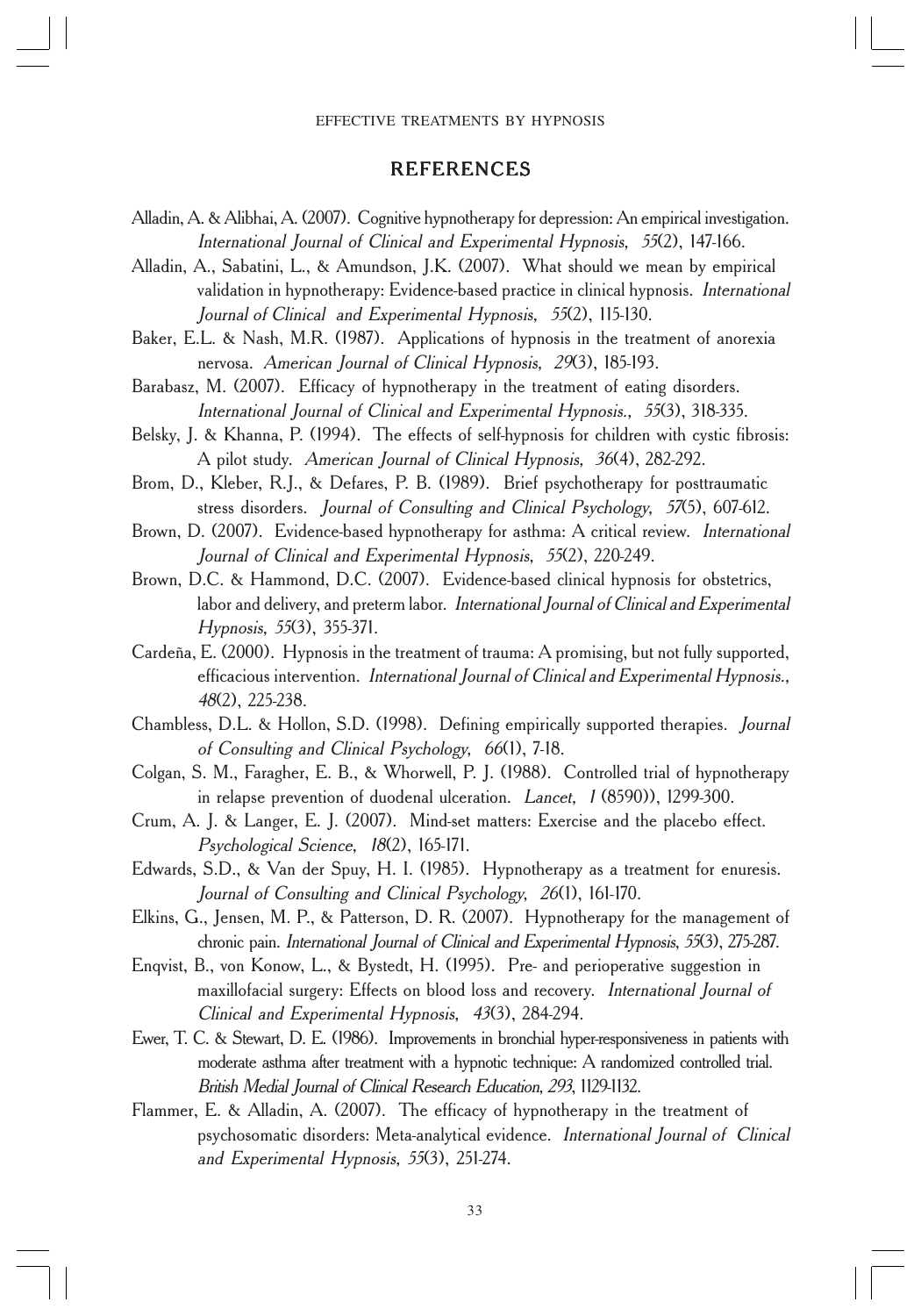- Flory, N., Martinez Salazar, G. M., & Lang, E. V. (2007). Hypnosis for acute distress management during medical procedures. International Journal of Clinical and Experimental Hypnosis, 55(3), 303-317.
- Frederick, C. (2007). Hypnotically facilitated treatment of obsessive-compulsive disorder: Can it be evidence-based? International Journal of Clinical and Experimental Hypnosis, <sup>55</sup>(2), 189-206.
- Gay, M.C. (2007). Effectiveness of hypnosis in reducing mild essential hypertension: A one-year follow-up. International Journal of Clinical and Experimental Hypnosis , <sup>55</sup>(1), 67-83.
- Gay, M. C., Philippot, P., & Luminet, O. (2002). Differential effectiveness of psychological interventions for reducing osteoarthritis pain: A comparison of Erickson hypnosis and Jacobson relaxation. European Journal of Pain., 6(1), 1-16.
- Golden, W.L. (2007). Cognitive-behavioral hypnotherapy in the treatment of irritable bowel syndrome induced agoraphobia. International Journal of Clinical and Experimental Hypnosis, 55(2), 131-146.
- Graci, G.M. & Hardie, J.C. (2007). Evidence-based hypnotherapy for the management of sleep disorders. International Journal of Clinical and Experimental Hypnosis., <sup>55</sup>(3), 288-302.
- Green, J.P. & Lynn, S.J. (2000). Hypnosis and suggestion-based approaches to smoking cessation: An examination of the evidence. International Journal of Clinical and Experimental Hypnosis, 48(2), 195-224.
- Griffiths, R.A., Hadzi Pavlovic, D., & Channon Little, L. (1996). The short-term follow-up effects of hypnobehavioral and cognitive behavioural treatment for bulimia nervosa. European Eating Disorders Review, 4(1), 12-31.
- Haanen, H.C., Hoenderdos, H.T., van Romunde, L.K., Hop, W.C., Mallee, C., Terwiel, J.P., & Hekster, G.B. (1991). Controlled trial of hypnotherapy in the treatment of refractory fibromyalgia. Journal of Rheumatology, 18(1), 72-75.
- Hammond, D.C. (1990). Handbook of hypnotic suggestions and metaphors. New York: W.W. Norton & Co.
- Hammond, D.C. (2007). Review of the efficacy of clinical hypnosis with headaches and migraines. International Journal of Clinical and Experimental Hypnosis, 55(2), 207-219.
- Harmon, T.M., Hynan, M.T., & Tyre, T.E. (1990). Improved obstetric outcomes using hypnotic analgesia and skill mastery combined with childbirth education. Journal of Consulting and Clinical Psychology, 58(5), 525-530.
- Jacknow, D.S., Tschann, J. M., Link, M. P., & Boyce, W. T. (1994). Hypnosis in the prevention of chemotherapy-related nausea and vomiting in children: A prospective study. Journal of Developmental and Behavioral Pediatrics, 15(4), 258-264.
- Jenkins, M.W. & Prichard, M.H. (1933). Hypnosis: Practical applications and theoretical considerations in normal labor. British Journal of Obstetrics and Gynaecology, 100, 221-226.
- Kirsch, I. (1996). Hypnotic enhancement of cognitive-behavioral weight loss treatments. Journal of Consulting and Clinical Psychology, 64(3), 517-519.
- Lambert, S.A. (1996). The effects of hypnosis-guided imagery on the postoperative course of children. Journal of Developmental and Behavioral Pediatrics, 17(5), 307-310.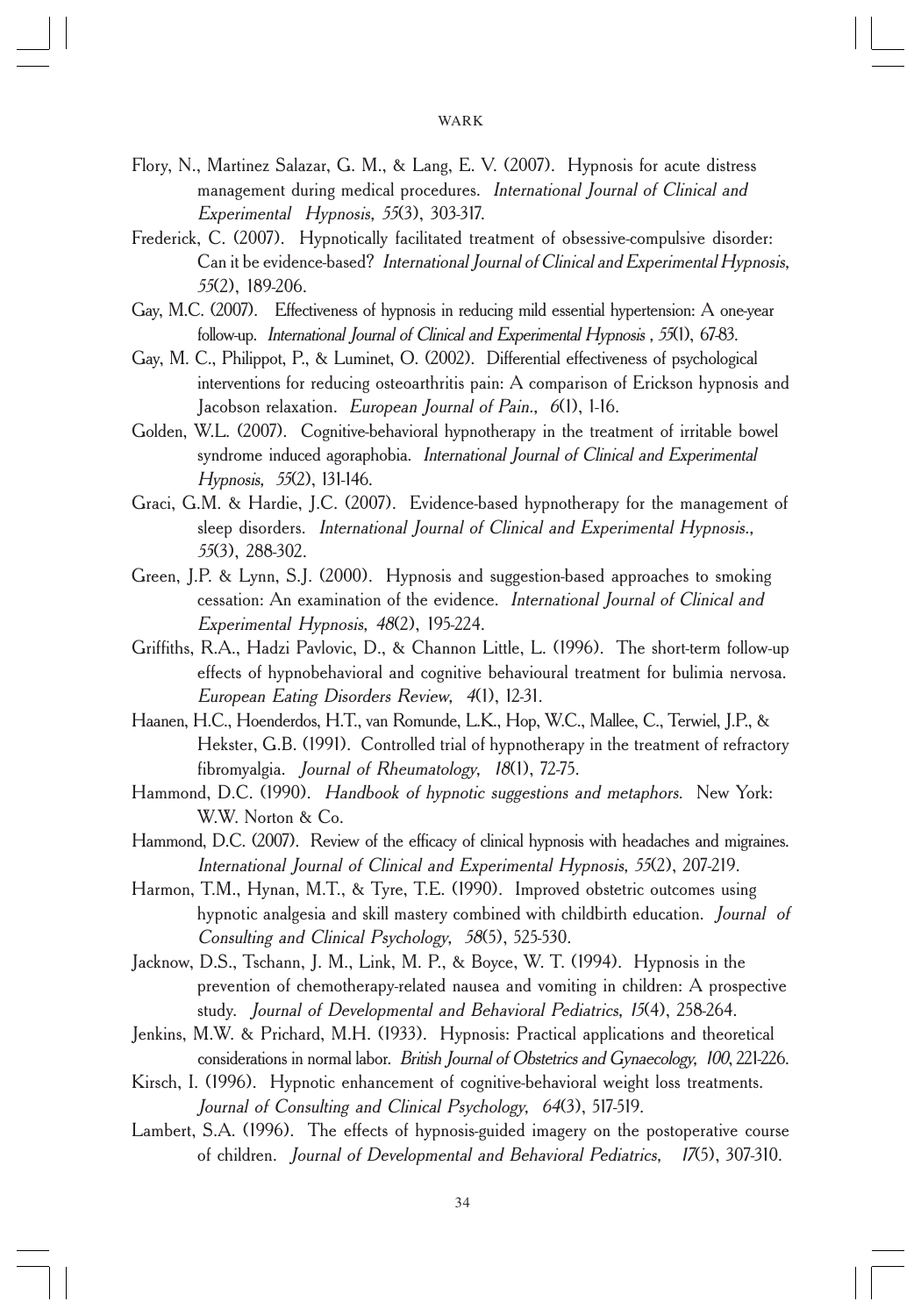- Lang, E.V., Berbaum, K.S., Faintuch, S., Hatsiopoulou, O., Halsey, N., Li, X., Berbaum, M. L., Laser, E., & Baum, J. (2006). Adjunctive self-hypnotic relaxation for outpatient medical procedures: A prospective randomized trial with women undergoing large core breast biopsy. Pain, 126(1-3), 155-164.
- Lang, E.V., Joyce, J.S., Spiegel, D., Hamilton, D., & Lee, K.K. (1996). Self-hypnotic relaxation during interventional radiological procedures: Effects on pain perception and intravenous drug use. International Journal of Clinical and Experimental Hypnosis, <sup>44</sup>(2), 106-119.
- Lyles, J.N., Burish, T.G., Krozely, M.G., & Oldham, R.K. (1982). Efficacy of relaxation training and guided imagery in reducing the aversiveness of cancer chemotherapy. Journal of Consulting and Clinical Psychology, 50(4), 509-524.
- Lynn, S.J. & Cardeña, E. (2007). Hypnosis and the treatment of posttraumatic conditions: An evidence-based approach. International Journal of Clinical and Experimental Hypnosis, 55(2), 167-188.
- Milling, L.S. & Costantino, C.A. (2000). Clinical hypnosis with children: First steps toward empirical support. International Journal of Clinical and Experimental Hypnosis, <sup>48</sup>(2), 113-137.
- Montgomery, G.H., DuHamel, K.N., & Redd, W.H. (2000). A meta-analysis of hypnotically induced analgesia: How effective is hypnosis? International Journal of Clinical and Experimental Hypnosis, 48(2), 138-153.
- Néron, S. & Stephenson, R. (2007). Effectiveness of hypnotherapy with cancer patients' trajectory: Emesis, acute pain, and analgesia and anxiolysis in procedures. International Journal of Clinical and Experimental Hypnosis, 55(3), 336-354.
- Patterson, D.R. & Jensen, M. P. (2003). Hypnosis and clinical pain. Psychological Bulletin, <sup>129</sup>(4), 495-521.
- Pinnell, C.M. & Covino, N.A. (2000). Empirical findings on the use of hypnosis in medicine: A critical review. International Journal of Clinical and Experimental Hypnosis, <sup>48</sup>(2), 170-194.
- Raz, A. (2007). A commentary on mumpsimus, sumpsimus and the mpemba effect. American Journal of Clinical Hypnosis, 50(2), 183-183.
- Schoenberger, N.E. (2000). Research on hypnosis as an adjunct to cognitive-behavioral psychotherapy. International Journal of Clinical and Experimental Hypnosis, 48(2), 154-169.
- Schoenberger, N.E., Kirsch, I., Gearan, P., Montgomery, G.H., & Pastyrnak, S.L. (1997). Hypnotic enhancement of a cognitive behavioral treatment for public speaking anxiety. Behavior Therapy, 28(1), 127-140.
- Schubert, D.K. (1983). Comparison of hypnotherapy with systematic relaxation in the treatment of cigarette habituation. Journal of Clinical Psychology, 39(2), 198-202.
- Spanos, N. P., Williams, V., & Gwynn, M.I. (1990). Effects of hypnotic, placebo, and salicylic acid treatments on wart regression. Psychosomatic Medicine, 52(1), 109-114.
- Stanton, H.E. (1994). Self-hypnosis: One path to reduced test anxiety. Contemporary Hypnosis, 1/(1), 14-18.
- Swirsky-Sacchetti, T. & Margolis, C. G. (1986). The effects of a comprehensive selfhypnosis training program on the use of Factor VIII in severe hemophilia. *International* Journal of Clinical and Experimental Hypnosis, 34(2), 71-83.